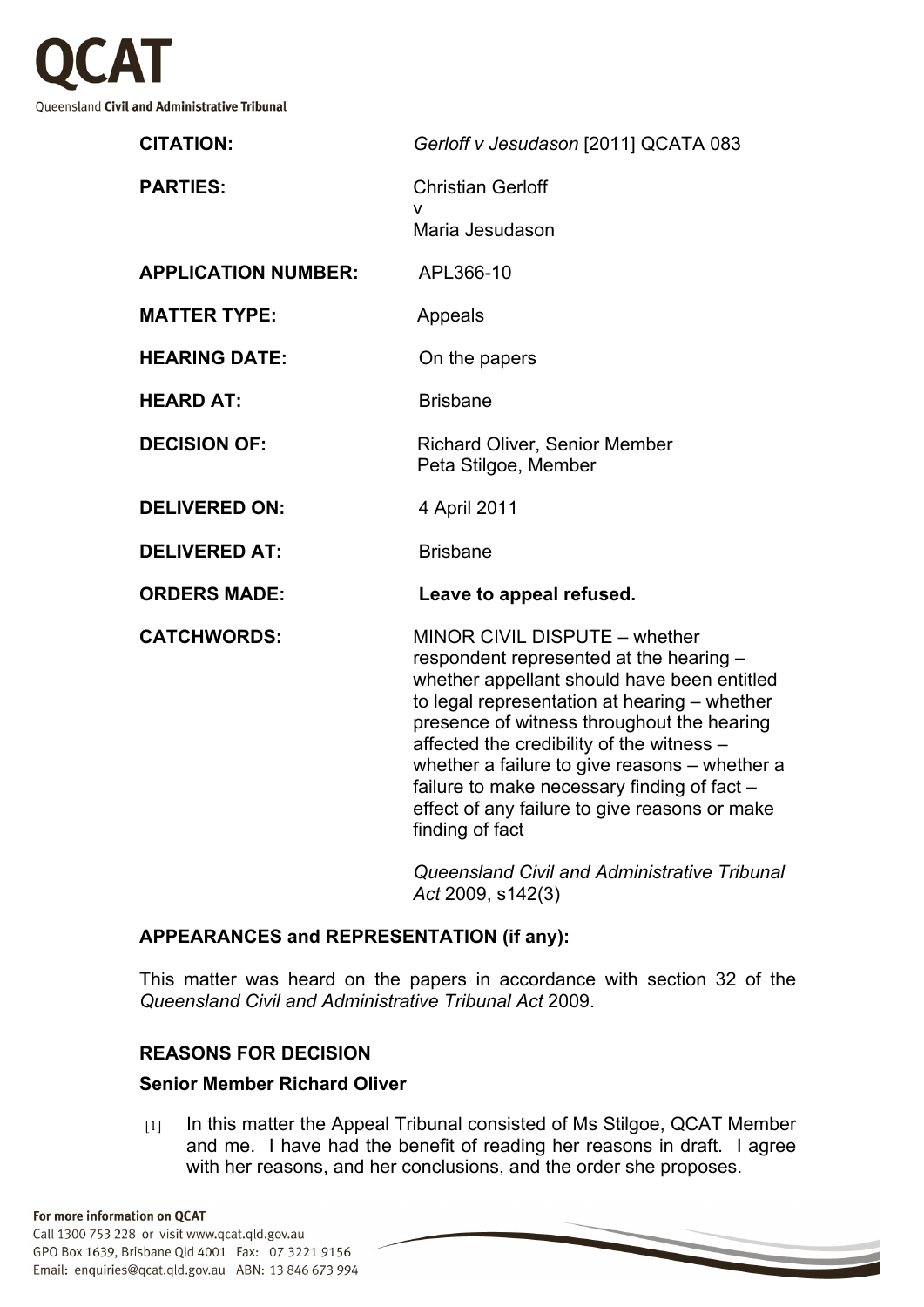#### **Member Peta Stilgoe**

- [2] Mr Gerloff was married to Mrs Jesudason's daughter. In 2004, Mrs Jesudason paid Mr Gerloff \$10,000 which was used to purchase a car for the use of Mr Gerloff and his wife. There was a dispute about the nature of the payment: Mr Gerloff says it was a gift whereas Mrs Jesudason claimed it was a loan. Mrs Jesudason brought proceedings in the minor civil disputes jurisdiction of the tribunal claiming repayment of the \$10,000. The learned Adjudicator found that the payment was a loan and ordered Mr Gerloff to pay Mrs Jesudason \$10,000 plus \$90 for the tribunal filing fee.
- [3] Mr Gerloff has appealed the learned Adjudicator's decision. Because the original hearing was a minor civil dispute, leave is necessary: s 142(3) *Queensland Civil and Administrative Tribunal Act* 2009. Leave to appeal will ordinarily only be granted where there is some question of general importance upon which further argument, and a decision of the Appeal Tribunal, would be to the public advantage; or, there is a reasonably arguable case of error in the primary decision and reasonable prospect of the applicant would obtain further substantive relief. Another question sometimes asked is: is leave necessary to correct a substantial injustice to the applicant, caused by some error?
- [4] Mr Gerloff submits:
	- a) He was not given the same opportunity for representation as Mrs Jesudason.
	- b) Mrs Jesudason's witness was in attendance during the whole of the proceeding.
	- c) The learned Adjudicator erred in finding that the presumption of advancement had been rebutted.
	- d) The learned Adjudicator erred in finding that Mr Gerloff was liable for the claim having regard to the uncontradicted admission of indebtedness from Mrs Jesudason's witness.
	- e) The learned Adjudicator erred in failing to give reasons for, or making a finding of fact in respect to, the receipt of funds or the parties to the agreement.

## **Representation**

[5] Mr Gerloff says that Mrs Jesudason was represented at the hearing by her daughter, despite there being no application for leave to be represented and no order that Mrs Jesudason have leave to be represented. Mr Gerloff further says that, in the circumstances, he should have been entitled to legal representation because: English is his second language; the case had legal complexity and involved a substantial amount of money; and Mrs Jesudason was represented.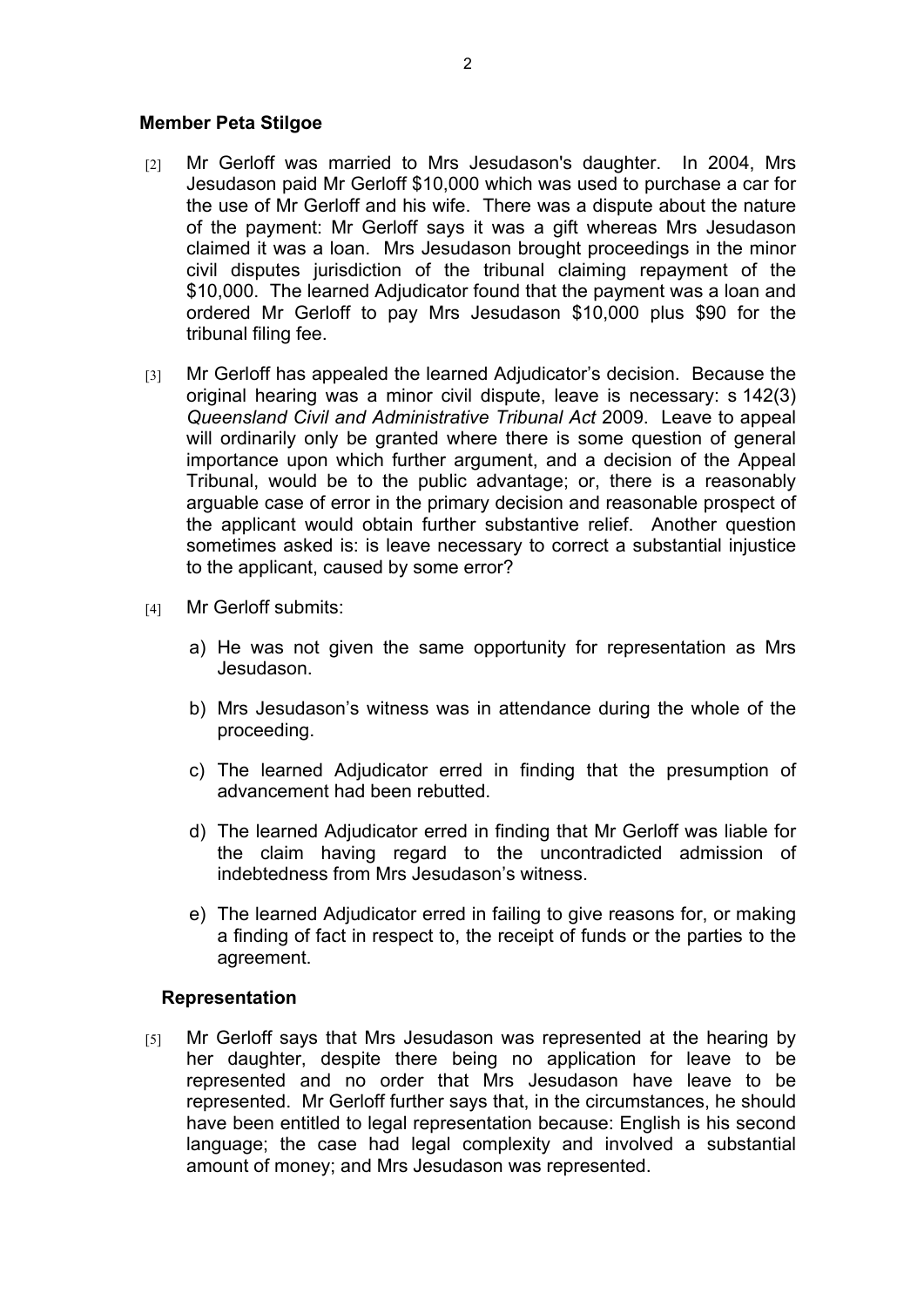- [6] Mr Gerloff also refers the Appeal Tribunal to its obligations in s 28 of the QCAT Act to ensure that the hearing is fair and that it observes the rules of natural justice.
- [7] In response, Mrs Jesudason asserts that: there was no denial of natural justice in the way the proceedings were conducted; she, herself, cannot read or write English whereas Mr Gerloff is fluent in English; Ms Gerloff is not legally qualified and did not represent her mother; and the management of the hearing was within the tribunal's control.
- [8] Even though the learned Adjudicator adjourned the proceedings to seek confirmation from a colleague, I do not consider that the proceeding was so complex, or involved such a substantial amount of money, to justify leave for the parties to be legally represented.
- [9] Although it may not be usual practice to allow a witness to remain in the hearing throughout the proceedings, that event, in itself, does not elevate Ms Gerloff's involvement to the level of a representative of Mrs Jesudason. Section 44(1)(b) of the QCAT Act allows a party to be helped in a proceeding by another person necessary or desirable to make the proceeding intelligible to the party. The learned Adjudicator formed a view that Ms Gerloff's presence was beneficial to Mrs Jesudason's understanding of the hearing. There is nothing in the transcript or material filed that would persuade me to take a contrary view.
- $[10]$  The material that he filed in response to the claim and the transcript demonstrates that Mr Gerloff was not suffering from any handicap in the hearing of this dispute. He was articulate and showed that he had a good understanding of the issues to be determined. I am satisfied that the manner of the hearing did not result in a denial of natural justice. I am also satisfied that Mr Gerloff did not require legal representation to "equalise the advocacy positions".
- $[11]$  Even if the proceeding did fall into the class of matters contemplated by s 43(3) of the QCAT Act, Mr Gerloff had the opportunity to apply for leave and did not do so. It is not for the tribunal to unilaterally determine that a party should apply for leave, or to grant leave where none has been requested. It cannot be a legitimate ground for appeal that a party should have sought leave for legal representation but failed to do so.

#### **Ms Gerloff's presence during the hearing**

- $[12]$  Mr Gerloff rightly says that the presence of a witness during the evidence of others is a matter that goes to the credibility of that witness's evidence. That Ms Gerloff was once Mr Gerloff's wife, there are now divorce proceedings on foot and there is obvious acrimony between the parties adds to the difficulty of assessing credibility.
- [13] The learned Adjudicator acknowledged this difficulty. He specifically notes that his decision was based upon a consideration of the surrounding circumstances, namely Mrs Jesudason's financial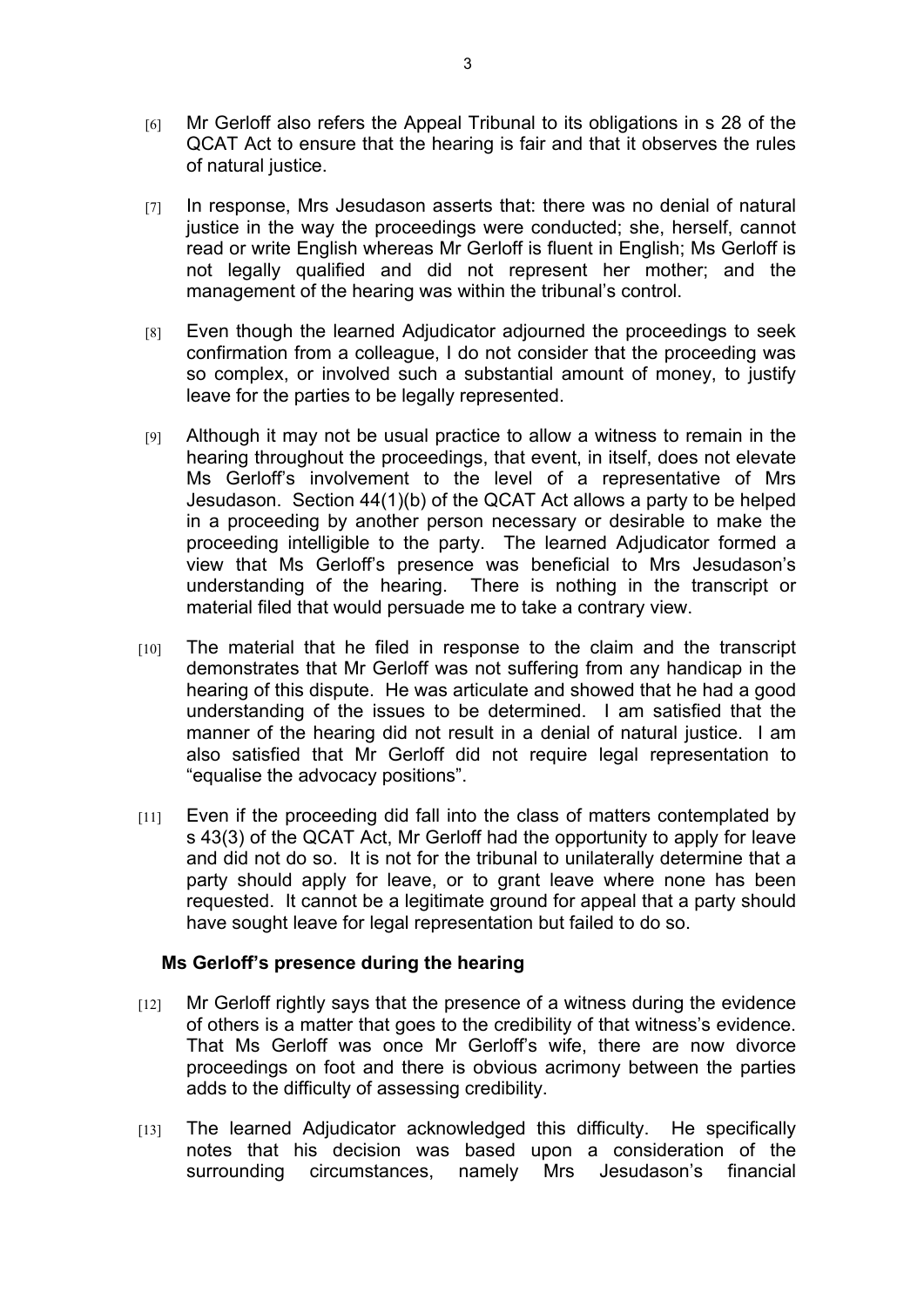circumstances and her ability to gift \$10,000. Although unorthodox, I find that Ms Gerloff's presence during the whole of the proceeding was not an error that went to the heart of the learned Adjudicator's decision.

[14] I note the submission that Mr Jesudason was not called to give evidence. That submission ignores the clear statement from Mrs Jesudason that she is now a widow.

# **The presumption of advancement**

- [15] With all due respect to the learned Adjudicator, the discussion about the presumption of advancement is a distraction. The presumption may apply as between Mrs Jesudason and Ms Gerloff but it cannot apply as between Mrs Jesudason and Mr Gerloff. The presumption arises in equity, principally to displace a presumption of a resulting trust, in relation to the transfer of property.
- [16] Even if I accept that the presumption does apply, I am not persuaded that the learned Adjudicator erred in his application of the principle. The presumption can be rebutted by evidence of the transferor's intention. The learned Adjudicator found, from the surrounding circumstances of Mrs Jesudason's financial position at the time, that it could not have been her intention to gift the money.
- $[17]$  Findings of fact by a Tribunal will not usually be disturbed on appeal if the facts inferred by the Tribunal, upon which the finding is based, are capable of supporting its conclusions, and there is evidence capable of supporting any inferences underlining it<sup>1</sup>. The evidence was reasonably capable of supporting the learned Adjudicator's findings. There is no compelling reason to come to a different view of the facts in this proceeding.

## **The uncontradicted admission**

- $[18]$  Mr Gerloff has correctly recorded a conversation that took place at the hearing which referred back to a conversation between Mr Gerloff and Ms Gerloff in February 2010 in which Ms Gerloff agreed that she had to repay Mrs Jesudason.
- $[19]$  There are a number of observations about this evidence:
	- a) If, as Mr Gerloff asserts in relation to the presumption of advancement argument, conduct after the date of the advancement is irrelevant, the conversation between the Gerloffs cannot change the character of the payment from Mrs Jesudason to Mr Gerloff.
	- b) The admission is inconsistent with Mr Gerloff's argument that there is a presumption of advancement.

<sup>1</sup> *Dearman v Dearman* (1908) 7 CLR 549 at 561; *Fox v Percy* (2003) 197 ALR 201 at 207, 208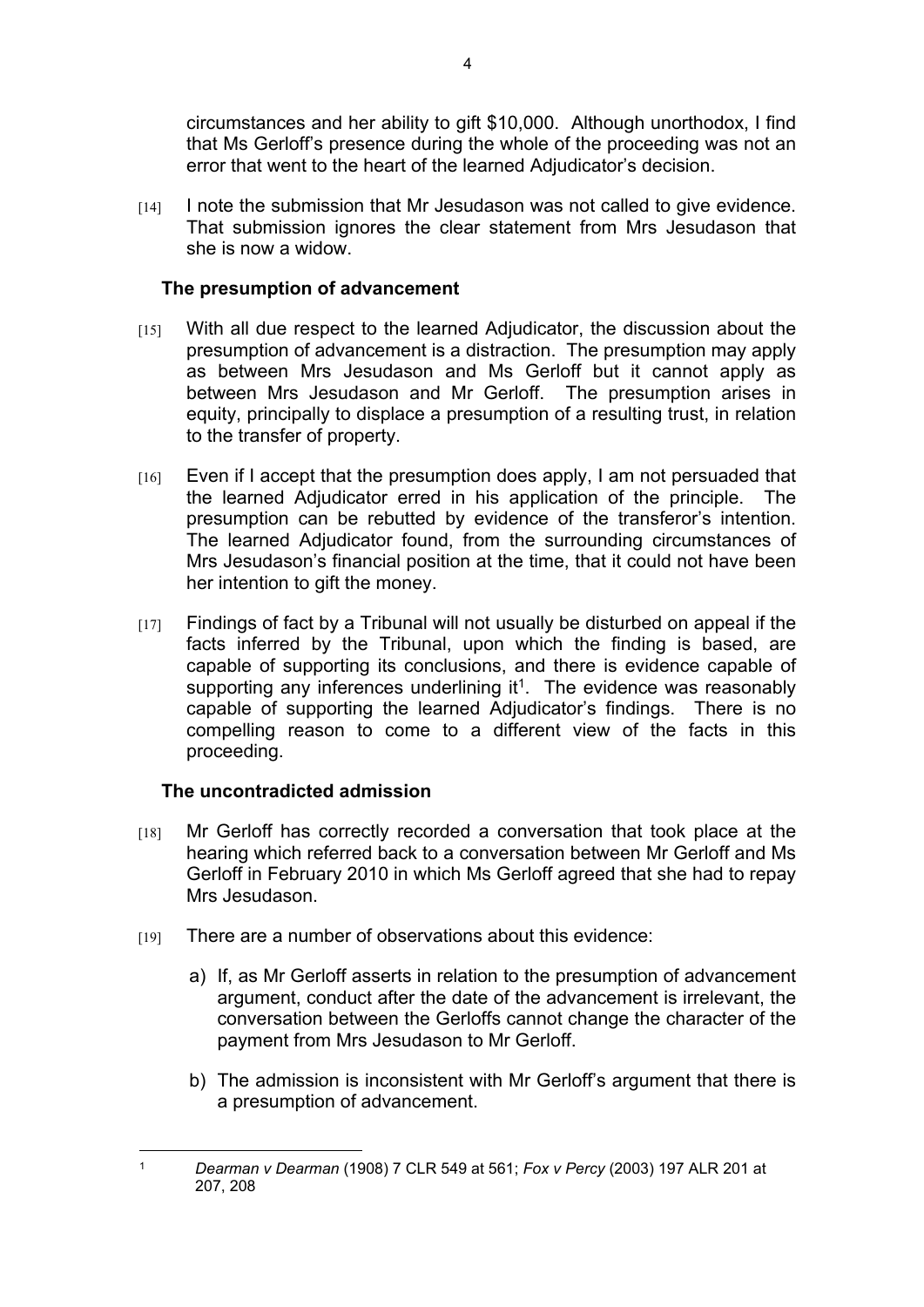- c) At best, Ms Gerloff acknowledges that both Mr and Ms Gerloff are responsible for repayment of the debt. A creditor can choose which debtor from which to recover a sum of money; Mrs Jesudason is not obliged to limit her claim against Mr Gerloff to half the amount claimed.
- d) Ms Gerloff is not a party to these proceedings.
- e) Ms Gerloff explained to the learned Adjudicator the context in which the admission was made. Presumably, that was a matter he took into account when considering the weight to be given to each person's evidence.
- [20] The section of the transcript referred to does not amount to an admission of such weight that the learned Adjudicator was not entitled to find, as he did, that the payment from Mrs Jesudason to Mr Gerloff was a loan.

## **Failing to give reasons or make a finding of fact**

- [21] Mr Gerloff says that the learned Adjudicator failed to determine to whom the money was loaned.
- $[22]$  I accept the learned Adjudicator was in error in saying that "Mr Gerloff's submissions …was that it was always intended that the moneys were to be a loan designed to assist both him and his then wife…". The error was in assuming Mr Gerloff accepted that the payment was a loan. The comment is relevant to a determination of to whom the money was paid.
- [23] Mr Gerloff says that the money was handed to his then wife. Ms Gerloff denies this; Mrs Jesudason told the learned Adjudicator "I gave it to him."<sup>2</sup> As I have already observed, the Appeal Tribunal will not overturn a finding of fact if there is evidence capable of supporting the finding. The learned Adjudicator was able to form a view on this issue and there is no compelling reason why the Appeal Tribunal should interfere.
- $[24]$  The nature and extent of the obligation to provide full reasons varies according to the nature of the case<sup>3</sup>. In QCAT's minor civil disputes jurisdiction, giving immediate oral decisions accords with the spirit and purpose of the QCAT Act. Those decisions will not be exposed to criticism which fails to acknowledge the circumstances in which they are given, or the pressure of the adjudicator's caseload.
- $[25]$  Although there is no explicit finding, it is reasonable to infer that the learned Adjudicator preferred the evidence of Mrs Jesudason and her daughter that the payment was made to Mr Gerloff. The learned Adjudicator's failure to give reasons is not a ground for overturing the decision.

 $\overline{2}$  $T$ Transcript page 5, line 24.<br>3  $4$ ttorney-General v Kehoe

<sup>3</sup> *Attorney-General v Kehoe* [2001] 2 Qd R 350 at 356; *Tully v McIntyre* [2001] 2 Qd R 338.